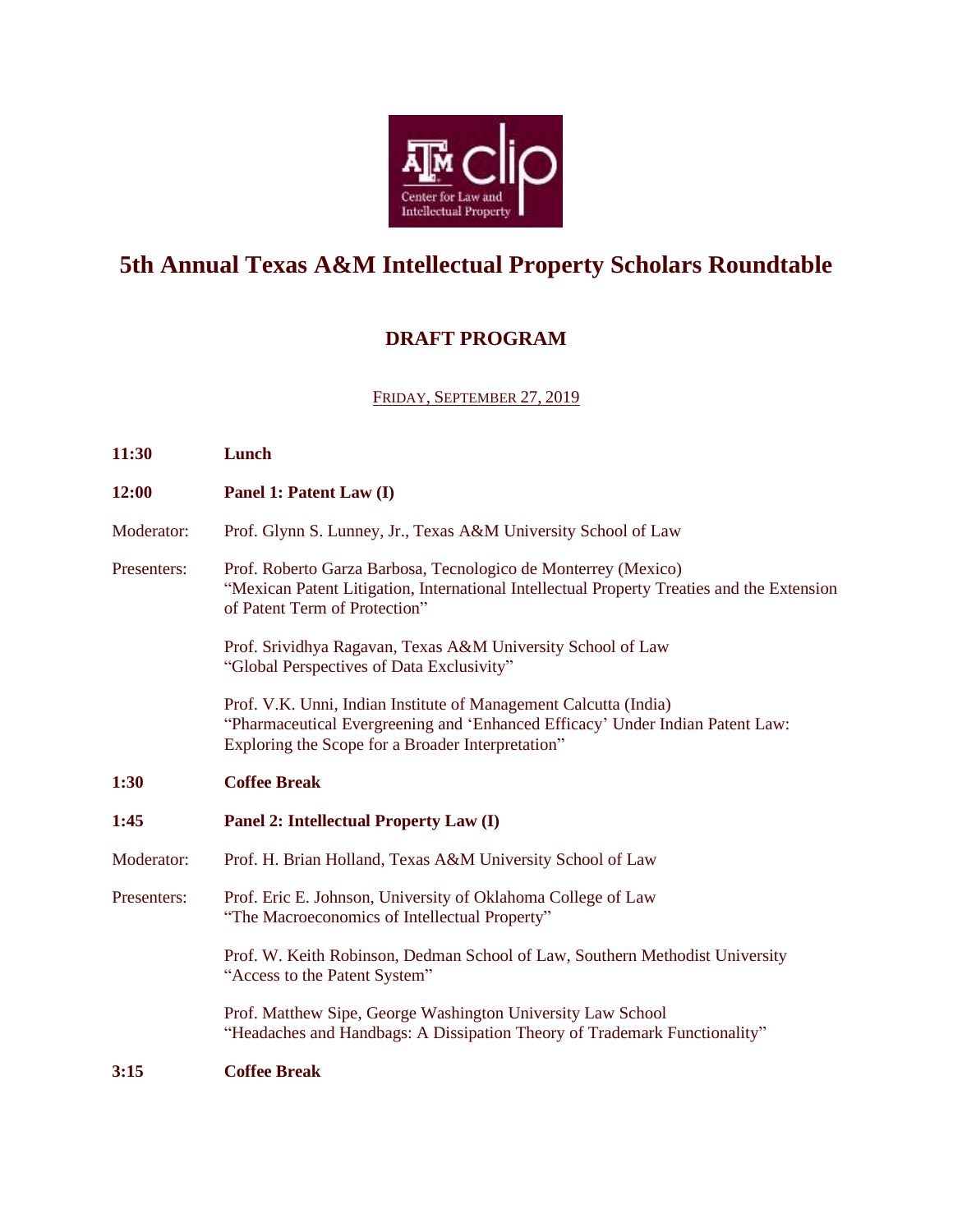# **3:30 Special Guest**

Simon Tam, founder of The Slants and author of *Slanted: How an Asian American Troublemaker Took on the Supreme Court*

| 4:15       | Panel 3: Trademark Law-Matal v. Tam and Beyond                   |
|------------|------------------------------------------------------------------|
| Moderator: | Prof. John T. Cross, University of Louisville School of Law      |
| Panelists: | Prof. Ann Bartow, University of New Hampshire School of Law      |
|            | Prof. Llewellyn J. Gibbons, University of Toledo College of Law  |
|            | Prof. Yvette Joy Liebesman, Saint Louis University School of Law |
|            | Prof. Glynn S. Lunney, Jr., Texas A&M University School of Law   |
|            | Prof. Ned Snow, University of South Carolina School of Law       |
| 5:15       | <b>Performance</b>                                               |
|            | Simon Tam and Joe Jiang                                          |
| 6:00       | <b>Roundtable Adjourns for the Day</b>                           |
| 7:00       | <b>Dinner for Roundtable Participants</b>                        |
|            | Waters<br>301 Main Street, Fort Worth                            |
|            |                                                                  |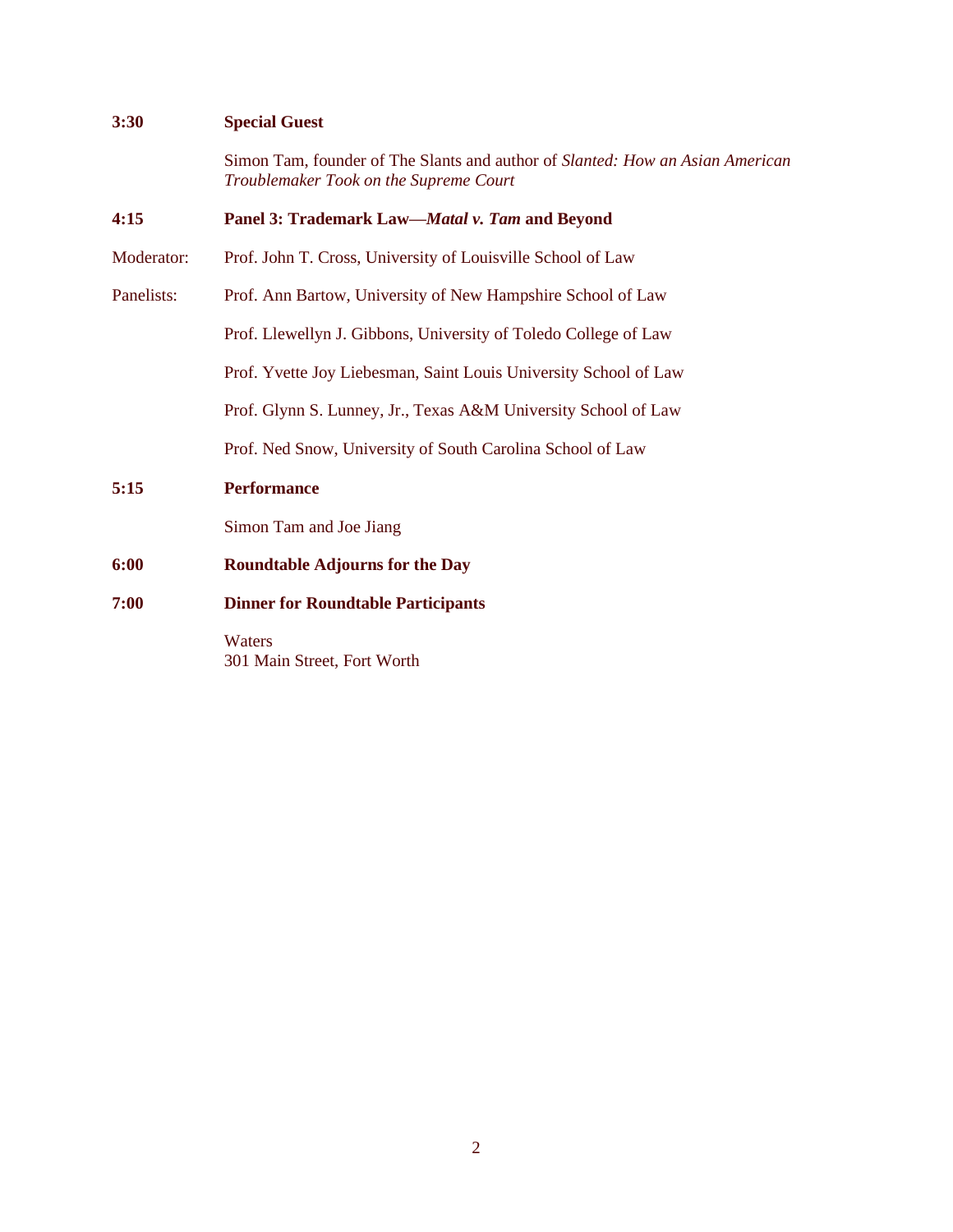# SATURDAY, SEPTEMBER 28, 2019

| 8:30         | <b>Breakfast</b>                                                                                                                                                                                          |
|--------------|-----------------------------------------------------------------------------------------------------------------------------------------------------------------------------------------------------------|
| 9:00         | Panel 4: Patent Law (II)                                                                                                                                                                                  |
| Moderator:   | Prof. Saurabh Vishnubhakat, Texas A&M University School of Law                                                                                                                                            |
| Presenters:  | Prof. Jeremy Bock, Tulane University School of Law<br>"Compartmentalizing Patent Law"                                                                                                                     |
|              | Dr. Dhanay Cadillo Chandler, Faculty of Law, University of Turku (Finland)<br>"Creating Incentives and Regulation for New Health Technologies"                                                            |
|              | Prof. Stefania Fusco, Notre Dame Law School<br>"Monetization Strategies of University Patents and Their Impact on Technology<br>Diffusion" (with Francesco Lissoni, Catalina Martínez and Valerio Sterzi) |
|              | Prof. Dmitry Karshtedt, George Washington University Law School<br>"Obviousness: Before and After"                                                                                                        |
| 10:45        | <b>Coffee Break</b>                                                                                                                                                                                       |
| <b>11:00</b> | <b>Panel 5: Intellectual Property Law (II)</b>                                                                                                                                                            |
| Moderator:   | Prof. Jeff W. Slattery, Texas A&M University School of Law                                                                                                                                                |
| Presenters:  | Prof. Daryl Lim, UIC John Marshall Law School<br>"Futurecasting"                                                                                                                                          |
|              | Prof. Elizabeth Rosenblatt, U.C. Davis School of Law<br>"Intellectual Property and the Question of Who Creates"                                                                                           |
|              | Prof. Ned Snow, University of South Carolina School of Law<br>"Against Protecting Harmful Creations of the Mind"                                                                                          |
|              | Dr. Wang Runhua, Intellectual Property Fellow, Chicago-Kent College of Law<br>"New Private Law? Intellectual Property 'Common-Law Precedents' in China"                                                   |
| 12:45        | Lunch                                                                                                                                                                                                     |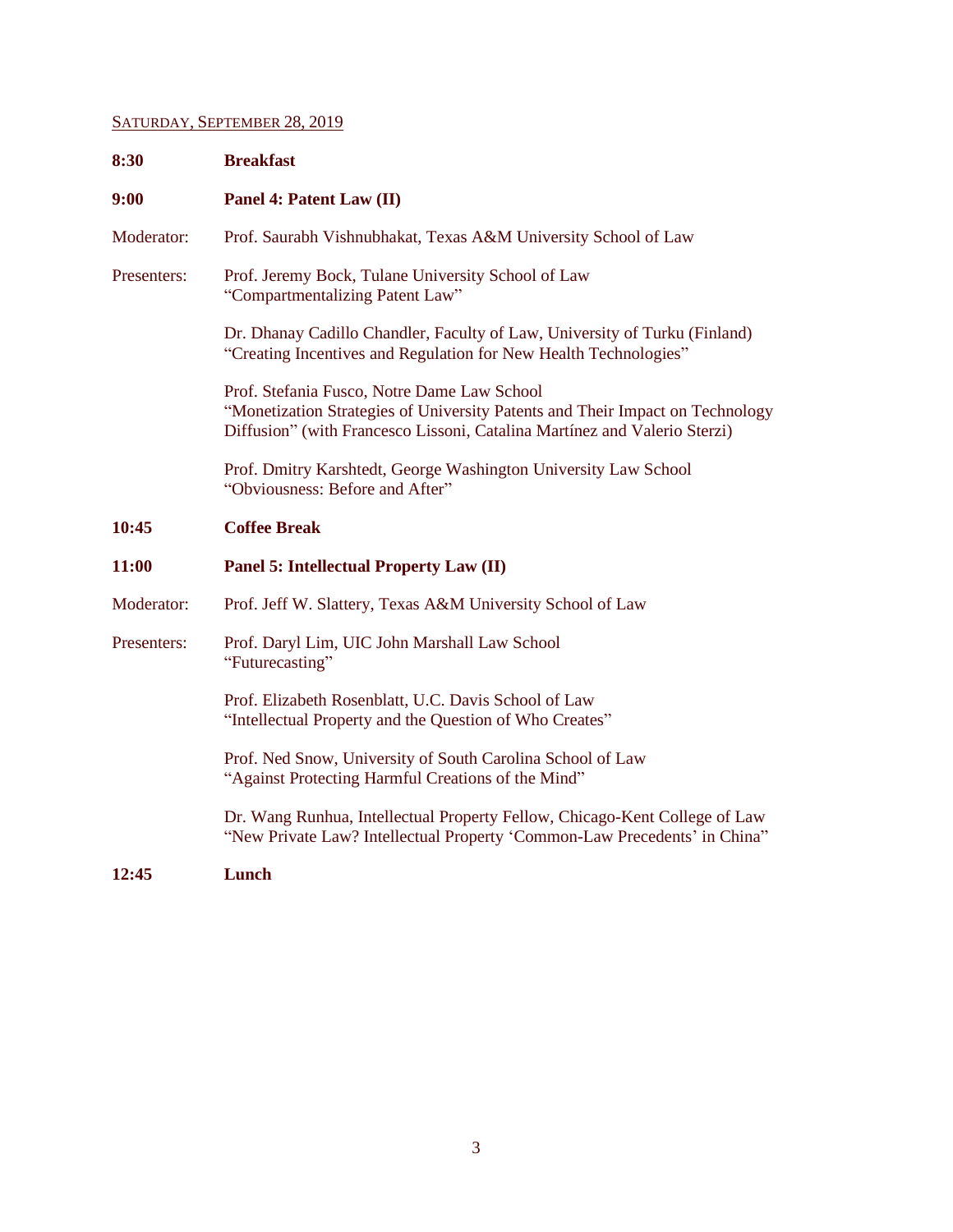| 1:30        | Panel 6: Copyright Law (I)                                                                                                                                 |
|-------------|------------------------------------------------------------------------------------------------------------------------------------------------------------|
| Moderator:  | Prof. Ann Bartow, University of New Hampshire School of Law                                                                                                |
| Presenters: | Prof. Christine S. Davik, University of Maine School of Law<br>"Unregistered Complaints"                                                                   |
|             | Prof. Amanda Reid, UNC School of Media and Journalism<br>"Meta-Analysis of Therapeutic Benefits of Music"                                                  |
|             | Prof. Zvi S. Rosen, George Washington University Law School<br>"Examining Copyright"                                                                       |
| 3:00        | <b>Coffee Break</b>                                                                                                                                        |
| 3:15        | Panel 7: Copyright Law (II)                                                                                                                                |
| Moderator:  | Prof. Marshall Leaffer, Indiana University Maurer School of Law                                                                                            |
| Presenters: | Dr. Cheryl Foong, Curtin Law School (Australia)<br>"A Purposive Approach to Defining and Analyzing Copyright Markets"                                      |
|             | Prof. Doris E. Long, UIC John Marshall Law School<br>"Can Copyright Cope with the Challenges of New Technology in the Twenty-first<br>Century?"            |
|             | Prof. Timothy J. McFarlin, University of La Verne College of Law<br>"Killing Classic Copyrights"                                                           |
|             | Prof. Liam S. O'Melinn, Pettit College of Law, Ohio Northern University<br>"American 'Degeneracy' and the Cultural Background of Early American Copyright" |
| 5:00        | <b>Closing Remarks</b>                                                                                                                                     |
|             | Prof. Peter K. Yu, Texas A&M University School of Law                                                                                                      |
| 7:00        | <b>Dinner for Roundtable Participants</b>                                                                                                                  |
|             | <b>Wild Salsa</b><br>300 Throckmorton Street, Fort Worth                                                                                                   |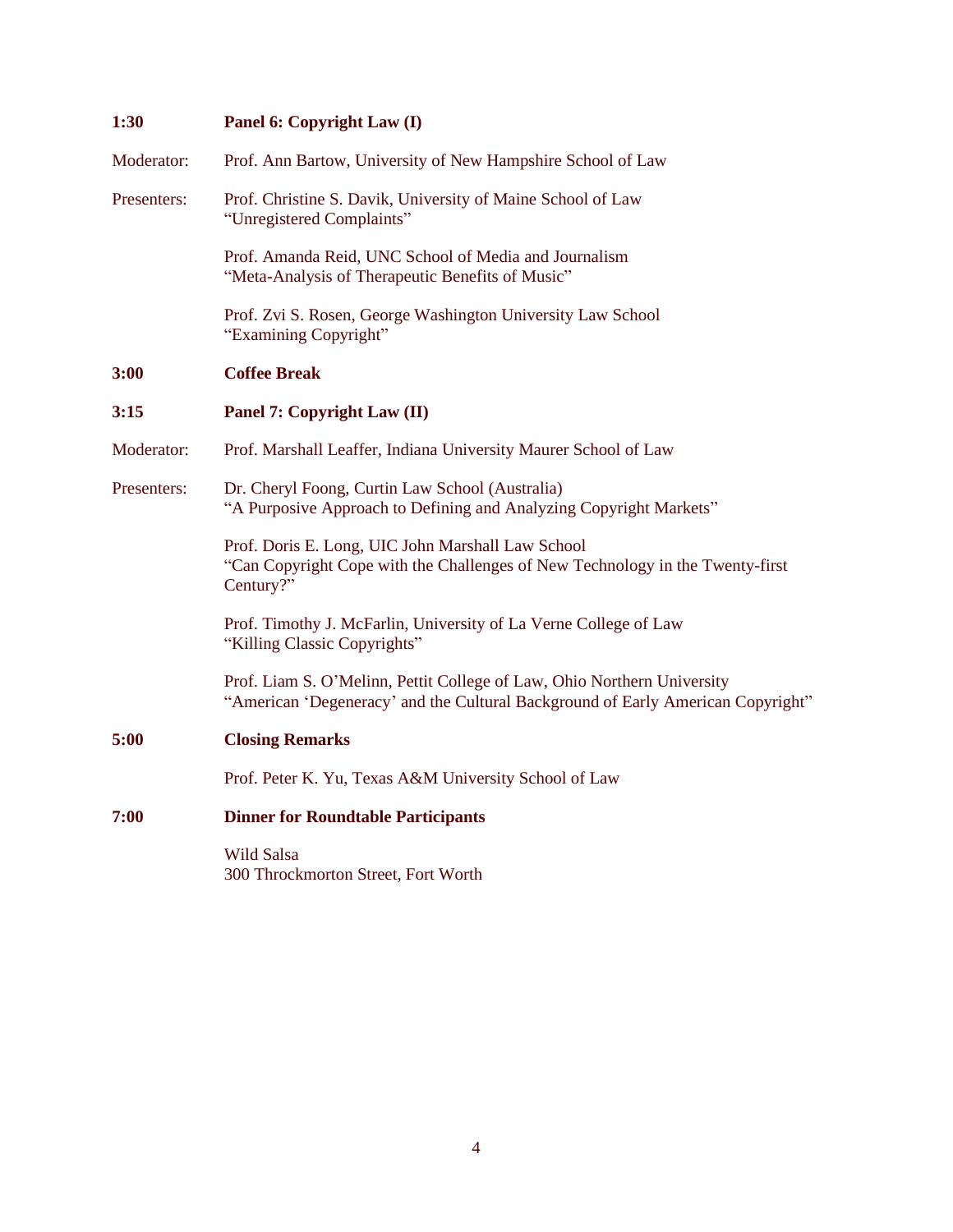## **Commentators**

- Prof. Sydney Beckman, Duncan School of Law, Lincoln Memorial University
- Prof. John T. Cross, University of Louisville School of Law
- Prof. Marshall Leaffer, Indiana University Maurer School of Law
- Prof. Elizabeth A. Rowe, University of Florida Levin College of Law
- Prof. Lars S. Smith, University of Louisville School of Law
- Prof. Zhu Yifei, Law School, China Jiliang University (China)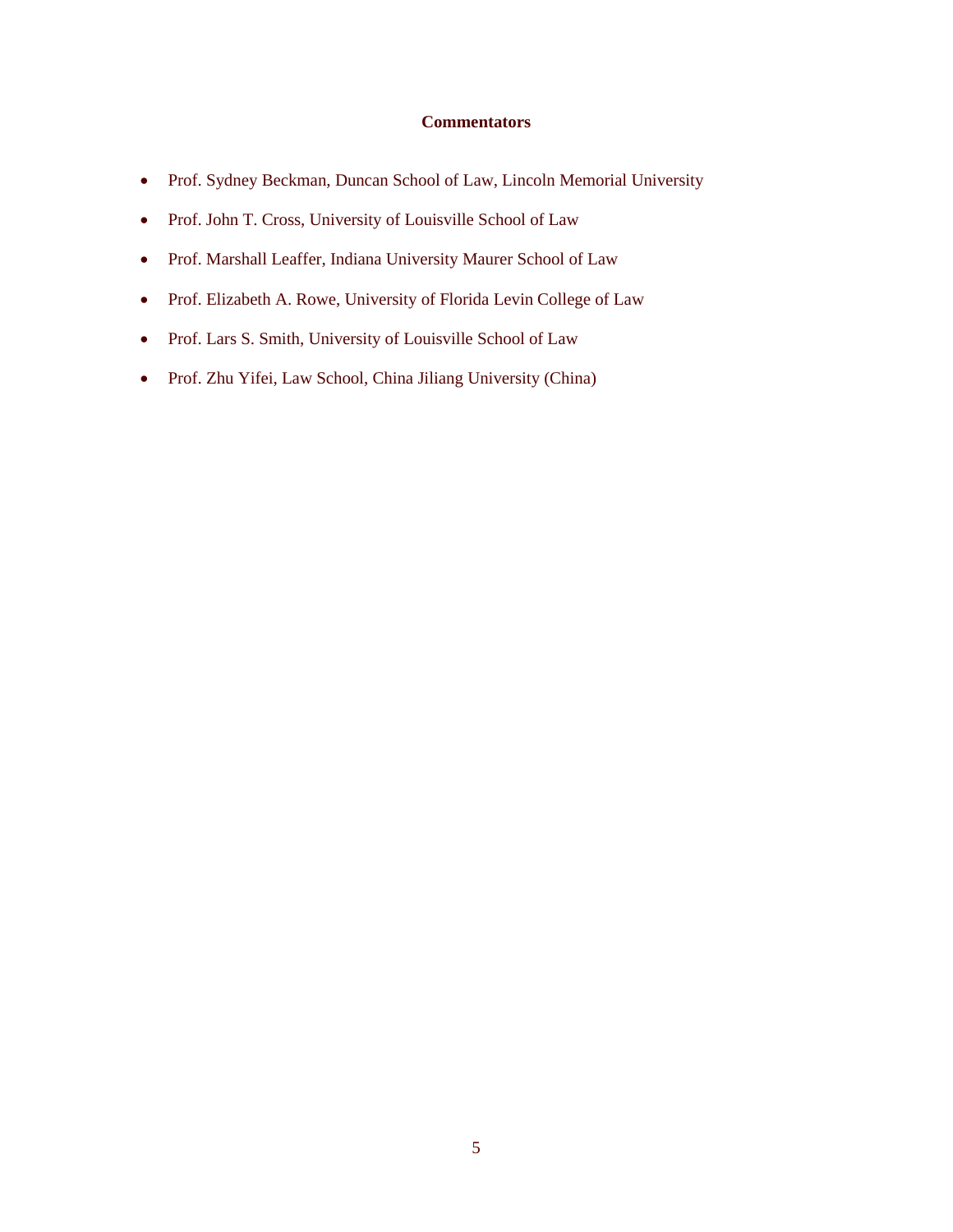#### **ABSTRACTS**

#### **Prof. Jeremy Bock, Tulane University School of Law**

"Compartmentalizing Patent Law"

Is patent law specialized enough? For most casual observers, this may seem like an unusual question because many of the concerns expressed by commentators lie in the perception that patent law is allegedly too specialized. But greater specialization may have benefits where the patent system's ailments have proven difficult to diagnose and treat, as illustrated by the patent system's resilience to changes in the law. It may be the case that reforms and changes in the law have been futile because we do not know exactly what is wrong and have difficulty predicting how the patent system will react because it has too many moving parts. I argue that some form of compartmentalization in the patent system—as achieved through greater specialization—can enhance its diagnosability. And, once a diagnosis is obtained, compartmentalization may facilitate experimentation in case law and the adoption of reforms because the impact of any modification and the risk of failure may remain localized, rather than spread to or entangle other parts of the patent system and beyond.

#### **Dr. Dhanay Cadillo Chandler, Faculty of Law, University of Turku (Finland)**

"Creating Incentives and Regulation for New Health Technologies"

## **Prof. Christine S. Davik, University of Maine School of Law**

"Unregistered Complaints"

In March, the U.S. Supreme Court handed down its highly-anticipated decision in *Fourth Estate Public Benefit Corporation v. Wall-Street.com, LLC* which resolved a split among U.S. Court of Appeals concerning the point in time when a copyright owner is first able to file suit against an alleged infringer. While at first glance this case may merely appear to be a simple issue of statutory interpretation, namely whether it is upon application for registration or once a determination has been made on registration by the U.S. Copyright Office, I argue this decision is a clarion call for a much-needed amendment to the Copyright Act. Although the Court may have correctly construed the registration prerequisite in Section 411(a) of the Copyright Act, I argue that neither of the two approaches before the Court was a truly appropriate option. Alternatively, I proffer the requirement of infringement must be removed entirely in order to properly account for technological changes in the methods and speed by which copyrightable works are now created, reproduced, and distributed. This will ensure that all copyright owners are able to access the courthouse without delay in accord with virtually every other area of law.

Unfortunately, as it currently stands post-*Fourth Estate*, most U.S. copyright owners cannot seek relief immediately upon detecting infringement of their work. Instead, they must wait the months and in some cases years for the Copyright Office to complete its review, despite the existence of federal copyright protection that attaches automatically upon creation of the work. As such, the author of an unregistered work is essentially left with a right to prevent copyright infringement, but an inability to do so. Adding to the inequities of this situation is the fact that due to treaty obligations prohibiting formalities that stand in the way of enforcing one's copyright rights, owners of foreign works do not have to comply with this registration prerequisite. Instead, these owners can proceed directly to federal court to protect their works.

Accordingly, I advocate for complete removal of the registration prerequisite. In doing so, this Article stands in stark contrast to the recent scholarly trend in the field of copyright law advocating for more, not less, formalities associated with one's copyright rights. This includes calls by many legal scholars for the "re-incentivization" of federal registration by taking away certain rights and the availability of particular defenses as a consequence for failing to seek an earlier copyright registration. While many of these proposals are an understandable reaction to the significant increase in both the breadth and depth of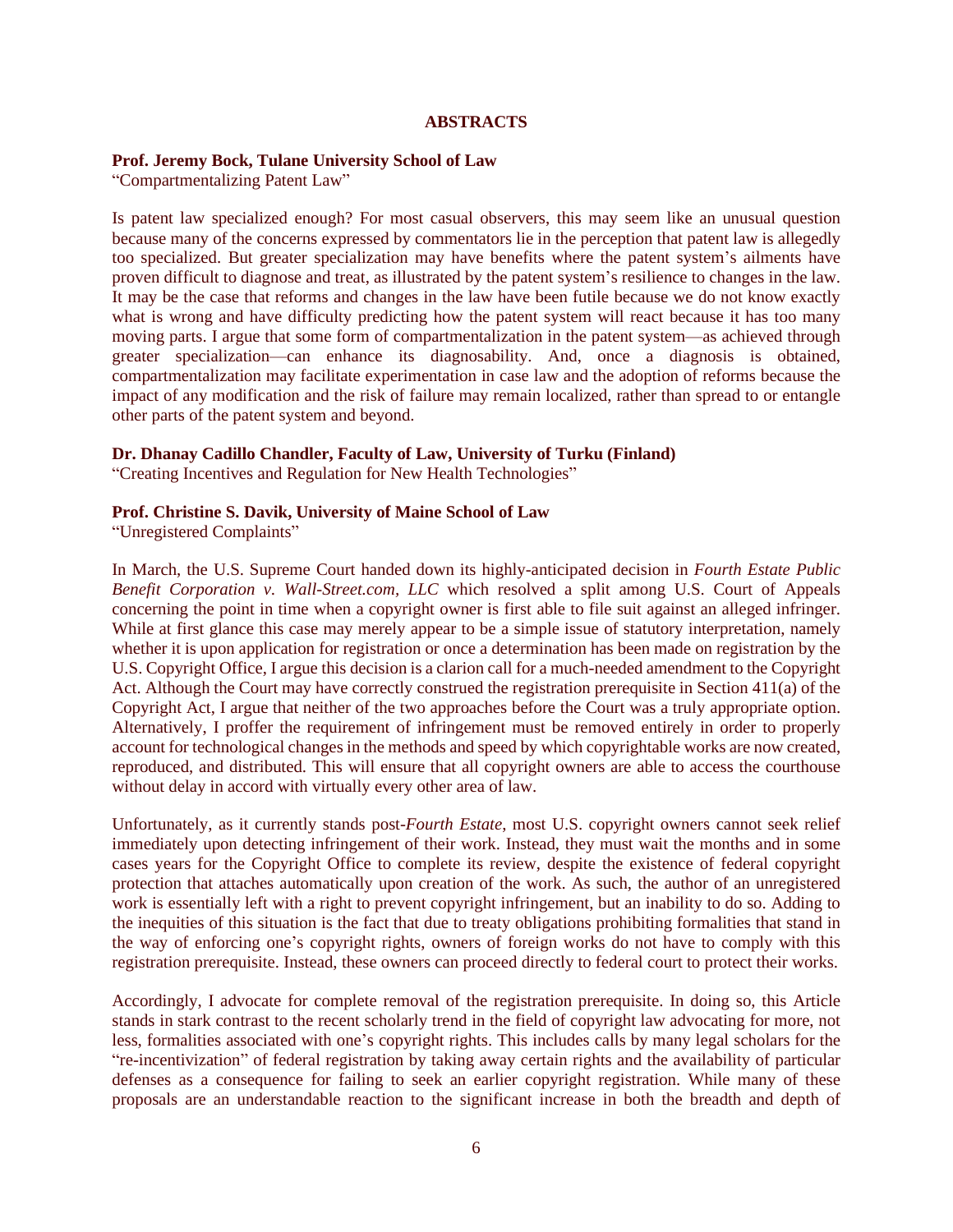copyright rights over the past several decades, emphasizing registration is not an appropriate way to achieve balance in light of the numerous barriers to registration in its current form, especially for individual artists or smaller entities. Consequently, after examining the various arguments in support of and in opposition to the repeal of the registration requirement, this article ultimately concludes the overwhelming advantages to eliminating the Section 411(a) prerequisite outweigh any perceived or actual drawbacks.

#### **Dr. Cheryl Foong, Curtin Law School (Australia)**

"A Purposive Approach to Defining and Analyzing Copyright Markets"

This paper poses the question: Can a more critical approach to copyright markets advance our understanding of the scope of exclusive rights? The scope of these rights as interpreted by courts has an impact on the state of copyright markets, and the development of such markets. By explicitly tying the question of infringement to the markets impacted by these decisions, perhaps we can bring greater clarity to judicial reasoning on the scope of exclusive rights. Using the Australian approach to market definition in competition law as a starting point, this paper seeks to develop a clearer perspective on copyright market definition and analysis. It further explores notions of expressive competition and disseminative competition as applied to different elements of infringement.

### **Prof. Stefania Fusco, Notre Dame Law School**

"Monetization Strategies of University Patents and Their Impact on Technology Diffusion" (with Francesco Lissoni, Catalina Martínez and Valerio Sterzi)

The pressure to extract rents from academic research results has led many universities to file more patents and to utilize a growing range of monetization strategies including selling patents to Patent Assertion Entities (PAEs). We build a database on the first sales of university patents granted by the USPTO as well as to the citations that these patents received year after year. Next, we conduct an econometric analysis on a panel data framework to demonstrate that the university patents acquired by PAEs receive, on average, significantly fewer citations after the transfer than other university patents, indicating a post-transfer "isolation" of the relative technology. Our study provides novel evidence on the limits that the transfer of ownership of university patents to PAEs may impose on the diffusion and use of patented technologies that are derived from academic research. We believe that our research has produced sufficient evidence to argue that universities' monetization strategies should be subject to full scrutiny by legislators in various jurisdictions, particularly when they involve selling knowledge to PAEs.

# **Prof. Roberto Garza Barbosa, Tecnologico de Monterrey (Mexico)**

"Mexican Patent Litigation, International Intellectual Property Treaties and the Extension of Patent Term of Protection"

This article analyzes how the provisions on patent term adjustments contained in the new United States-Mexico-Canada Trade Agreement (USMCA) will be problematic for Mexico. To illustrate this point, the article revisits a patent litigation in Mexico. The plaintiff was a Japanese company who was suing over the infringement of its rights by a Mexican Lab. In this case, Transitory Article Twelve of the Mexican Industrial Property Act was applied to recognize a priority filing date seven years later than its original filing in Japan. The litigation involved several issues like the extension of the term of protection, and the alleged infringement by the defendant after authorities had extended the term of the patent. There are several principles and concerns discussed, such as the principle of patent independence, national treatment, and minimum term of protection, all of which are contained in the Paris Convention, Agreement on Trade-Related Aspects of Intellectual Property Rights and in the Patent Cooperation Treaty.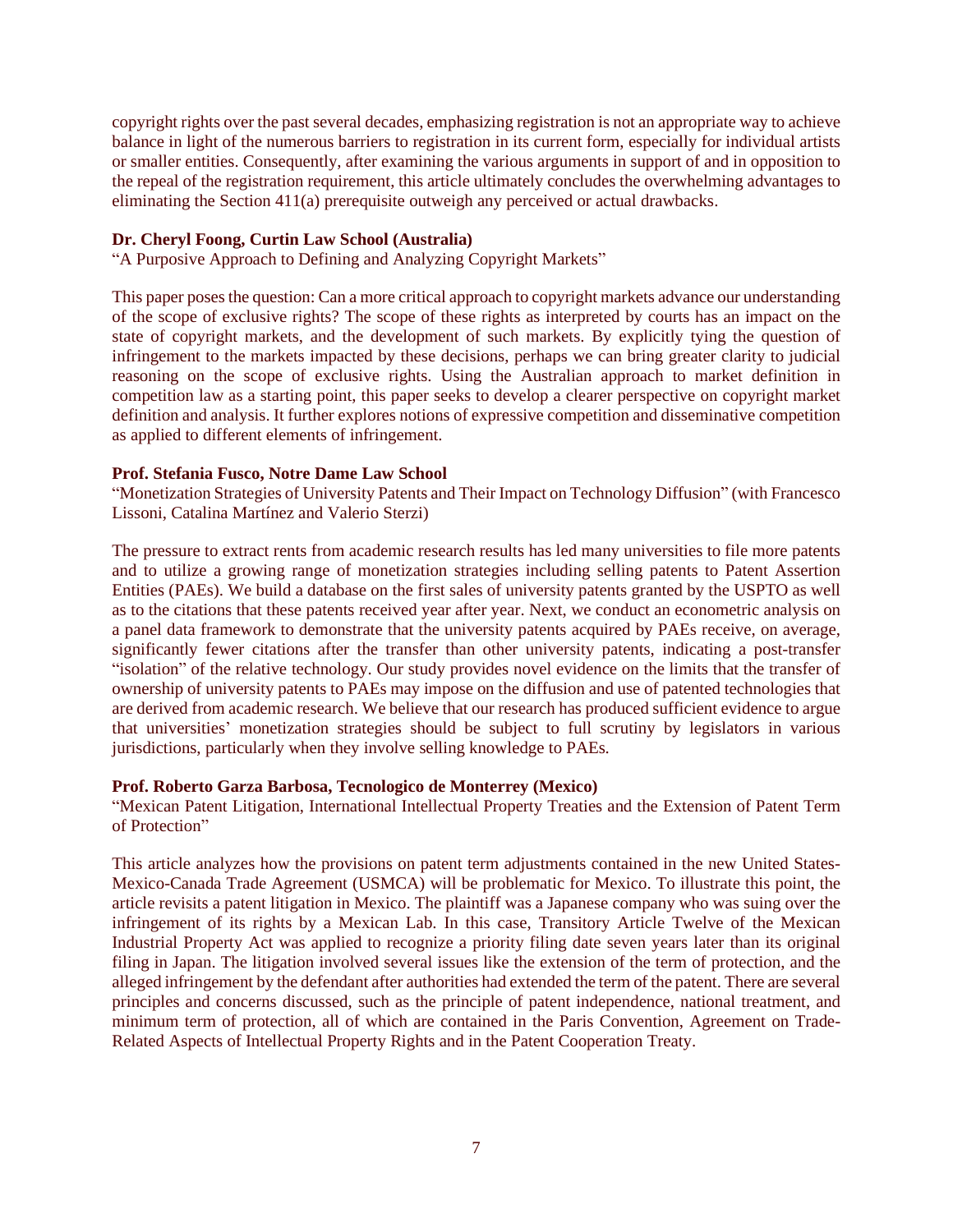### **Prof. Eric E. Johnson, University of Oklahoma College of Law**

"The Macroeconomics of Intellectual Property"

This Article argues for a reorientation of intellectual property theory away from a microeconomic mode of analysis and toward a macroeconomic perspective, and this Article provides a set of principles for thinking about intellectual property in macroeconomic terms.

Economic justifications have long been the core of intellectual property theory. Yet economic thinking about intellectual property has generally kept to a microeconomic perspective. Microeconomic analysis concentrates on individuals—consumers, producers, workers, investors, etc.—and the economic interactions among them. Correspondingly, the microeconomic objective is economic efficiency—ensuring the optimal production of goods and services and their optimal distribution to those people and firms who can make the best use of them. Macroeconomic analysis, on the other hand, concentrates on a society-wide view. And correspondingly, the macroeconomic yardstick is economic growth and the avoidance of economic stagnation. A macroeconomic perspective implies that inefficiencies should be tolerated if doing so means advancing people's standard of living on a society-wide basis.

This Article takes the position that law-and-economics analysis should, as a general matter, be reoriented toward macroeconomic goals and perspectives. This need is particularly acute for intellectual property law, which is fundamentally tied into notions of progress and innovation—things that have long been the preoccupation of macroeconomic analysis.

After making the general claim for a need for a macroeconomic perspective in intellectual property theory, this paper provides a set of principles for putting this into practice, points out fallacies to avoid, and sets out initial policy prescriptions.

#### **Prof. Dmitry Karshtedt, George Washington University Law School**

"Obviousness: Before and After"

Nonobviousness, codified in 35 U.S.C. § 103, has been called "the ultimate condition of patentability" because of its crucial function of weeding out patents on trivial inventions. This requirement asks tribunals to decide if a patent claim would have been obvious to a person of ordinary skill in the art based on the state of knowledge in the invention's field at the time the patent application was filed with the U.S. Patent and Trademark Office (PTO). Nonetheless, *Graham v. John Deere*, the Supreme Court opinion that that lays the foundation for modern § 103 jurisprudence, says little about the timing of the obviousness. Instead, *Graham*'s central contribution is to divide evidence that bears on patent claim validity under § 103 into two general categories or tiers. In the first set of inquiries, sometimes referred to as the primary or "prima facie" case of obviousness, the PTO or a court determines the content of relevant pre-patent materials, such as journal publications and other disclosures collectively known as the "prior art," and ascertains the differences between the prior art and the claim at issue. The second category, which the Supreme Court actually called "secondary considerations" and treated as a separate factor, includes real-world, and sometimes non-technical, facts such as commercial success of the product covered by the claims and the failure of others to address the problem ultimately solved by the patent. Although courts and commentators disagree vigorously over the relative weight and relevance of primary and secondary evidence, the *Graham* framework continues to play a central role in the law of § 103.

In this Article, I contend that *Graham*'s primary-secondary heuristic hasled to significant errors, and should be rejected in favor of a different approach. Among other problems, the Court's segmenting of the § 103 inquiry into technical and non-technical siloes is causing confusion and leading to incorrect assignments of probative value of certain evidence bearing on obviousness, in part by obscuring the significance of time for patent validity inquiries. I thus argue that *Graham* should be replaced with a framework that better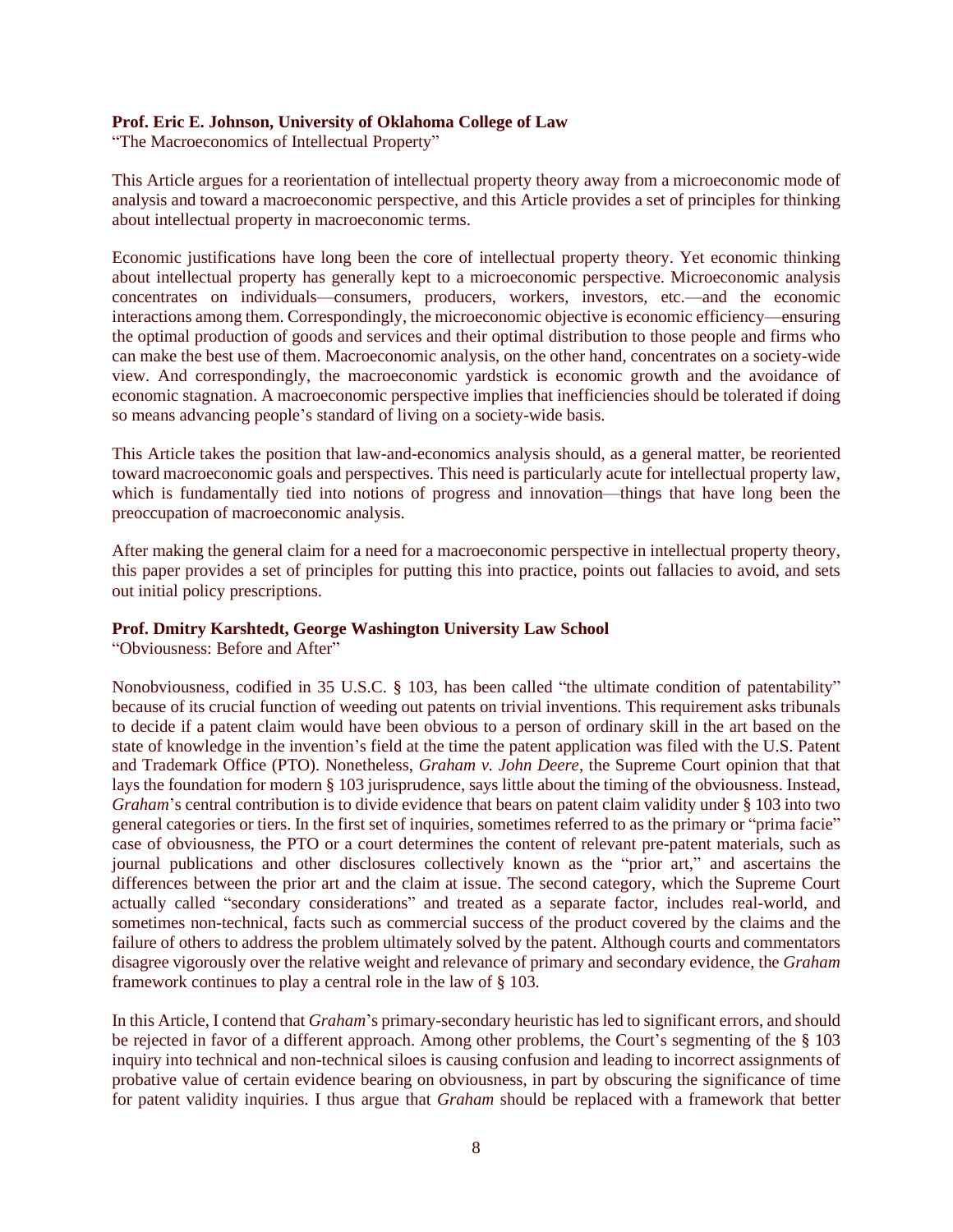accounts for the crucial role that the Patent Act attaches to the time of patent filing. I maintain that the logically salient way of organizing factual inquiries in § 103 cases is not the primary-secondary divide, but the distinction between evidence that comes into existence before the filing date of the patent application (ex ante) and evidence that appears after that date (ex post). I explain that the proposed categorization will facilitate the task of determining the relevance and weight of various pieces of obviousness evidence and result in more accurate validity judgments relative to the *Graham* regime. Lastly, I contend that, should we seek to modulate the nonobviousness requirement to increase incentives for post-filing experimentation and commercialization, this Article's framework provides a ready lever for implementing this reform.

#### **Prof. Daryl Lim, UIC John Marshall Law School**

"Futurecasting"

Futurecasting explains why the current patent-antitrust framework breeds intractable ideological divisions that force courts into ultimately relying on "hunch, faith, and intuition," usually deferring to patentees erroneously. The talk then explains how AI and behavioral economics synergistically provide the tools courts need to weigh competing narratives of innovation, and concludes by identifying promising avenues for future research.

# **Prof. Doris E. Long, UIC John Marshall Law School**

"Can Copyright Cope with the Challenges of New Technology in the Twenty-first Century?"

# **Prof. Timothy J. McFarlin, University of La Verne College of Law**

"Killing Classic Copyrights"

If a classic creative work has impermissibly copied another work, should a judge be allowed to kill it? In other words, should a judge be able to forbid the further distribution of a song like Led Zeppelin's "Stairway to Heaven" or a film like Alfred Hitchcock's *Rear Window*, and order that all existing copies be destroyed, if it's found they've infringed someone else's copyrighted work? If so, how should a judge properly decide which infringing classics should live or die?

Such cases, to be sure, have been relatively few and far between—it's not every day that a classic work is accused of copyright infringement—but the gravity of each such claim, and its potentially dire consequences for our culture, should not be ignored. And the U.S. Supreme Court's 2012 decision in *Petrella*—opening the doors to claims based on older (but still copyrighted) works as long as there's been a recent act of infringement—has increased the chances we'll see more claims against classic works in the future.

Though it's much harder (if not impossible) to fully keep a classic intangible work from the public than it is for a physical copy, this doesn't mean that legal impediments are meaningless: they can impact access, price, and public confidence in the law. Joseph Sax's 2001 book *Playing Darts with a Rembrandt: Public and Private Rights in Cultural Treasures* elegantly explored the public interest in the physical embodiments of such classics. This project is largely an effort to expand such thinking to the intangible works we might deem "classic" and, further, to those classics found to be infringing. Should we kill them?

## **Prof. Liam S. O'Melinn, Pettit College of Law, Ohio Northern University**

"American 'Degeneracy' and the Cultural Background of Early American Copyright"

It is difficult to do a satisfactory history of the origins of American copyright law, in part because although copyright and patent were important enough to make it into the Constitution, they were not important enough to explain. Thus, direct evidence as to the precise motivations of the founding generation in adopting copyright law is sparse. In this project I examine the development of American literary enterprises after the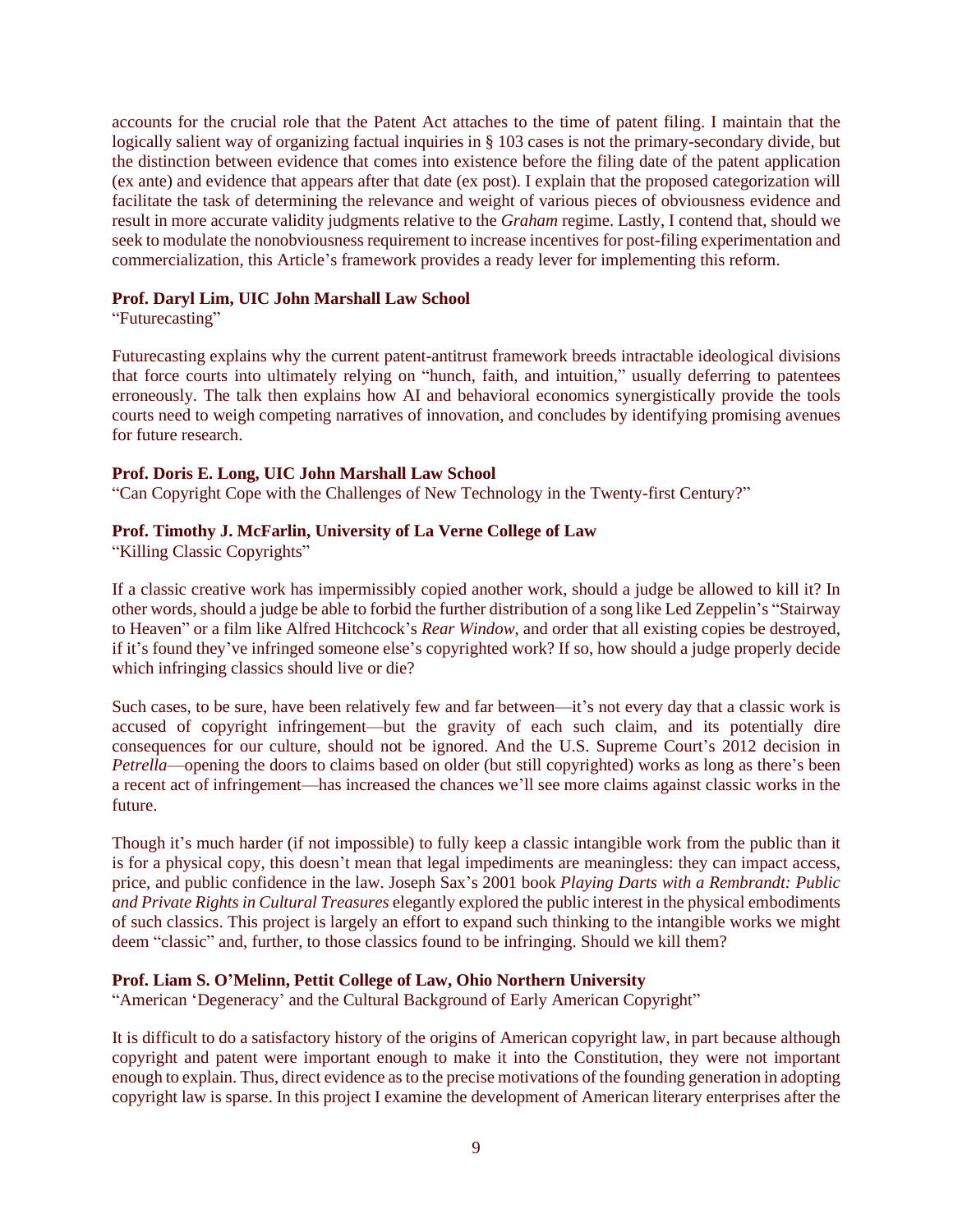Revolution, considered as responses to pointed European criticisms of America, as a plausible explanation of why Americans looked to copyright as a device for furthering the prospects of the new nation.

Since the seventeenth century British imperial thinkers and policy-makers had insisted that Americans were degenerates who were not entitled to the rights of true Englishmen. This belief, which was ultimately a constitutional view premised on the need for an imperial lower class, had a philosophical counterpart that endured beyond the Revolution. Famous European philosophers asserted without embarrassment that America was a degenerate land, and that this degeneracy extended to all things American, including plants, animals, and people. This critique is well-known in a general sense, but what is not fully appreciated is that to Americans the imputation of inferiority was devastating, not simply as a matter of pride, but also because the fledging nation needed foreign recognition, support, and immigrants.

Thus Americans set themselves the task of refuting the degeneracy thesis via the creation of a national literature, following the call of Thomas Jefferson's *Notes on the State of Virginia*. The book was a sustained defense of America aimed at France, and it was followed by an astonishing volume of books, essays, and poems with the same purpose. The result wasthe nearly instantaneous creation of a vast American literature. These writings spoke in one voice, praising American in virtually every regard. In 1776 American literature was to be found mainly in published sermons and political tracts, but beginning in the 1780s a more diversified literature came on the scene. There were political histories, natural histories, novels, poems, and essays published in books and in newly created journals of Americanism.

In addition to championing American causes, thisliterature began to fill a long-felt need for booksin general and for works published in America rather than in Britain. An examination of this need and the manner in which it was filled help to explain, both directly and indirectly, why Americans looked to copyright law as an instrument to further the Americanization of their literature.

# **Prof. Srividhya Ragavan, Texas A&M University School of Law**

"Global Perspectives of Data Exclusivity"

## **Prof. Amanda Reid, UNC School of Media and Journalism**

"Meta-Analysis of Therapeutic Benefits of Music"

I conduct a meta-analysis of the social science literature documenting the therapeutic uses of music. The documented benefits of music therapy range from aiding individuals with autism spectrum disorders to helping the body manage pain and heal after trauma. Copyright has exemptions for favored uses. I argue that therapeutic use of copyrighted works should qualify as a preferred use. In light of the social utility of music therapy, I make the case for a copyright exemption for therapeutic uses of music.

## **Prof. W. Keith Robinson, Dedman School of Law, Southern Methodist University**

"Access to the Patent System"

There is a perception that women and certain minorities underutilize the patent system. To combat this perception the United States Patent and Trademark Office (USPTO) has several initiatives and programs designed to assist underrepresented inventors. The USPTO has opened several regional offices across the country to expand access to its resources. Applicants may file their applications with a reduction in fees if they meet certain requirements. Also, the USPTO offers a pro se assistance program to assist pro se applicants with the filing of their applications. However, access to the patent system means more than just offering an inventor assistance with what information to submit in their patent application. True access involves removing obstacles to the inventing and patenting cultures that have historically been closed to underrepresented inventors. This paper explains these historical barriers and suggests further initiatives that the USPTO may implement to improve access to the patent system.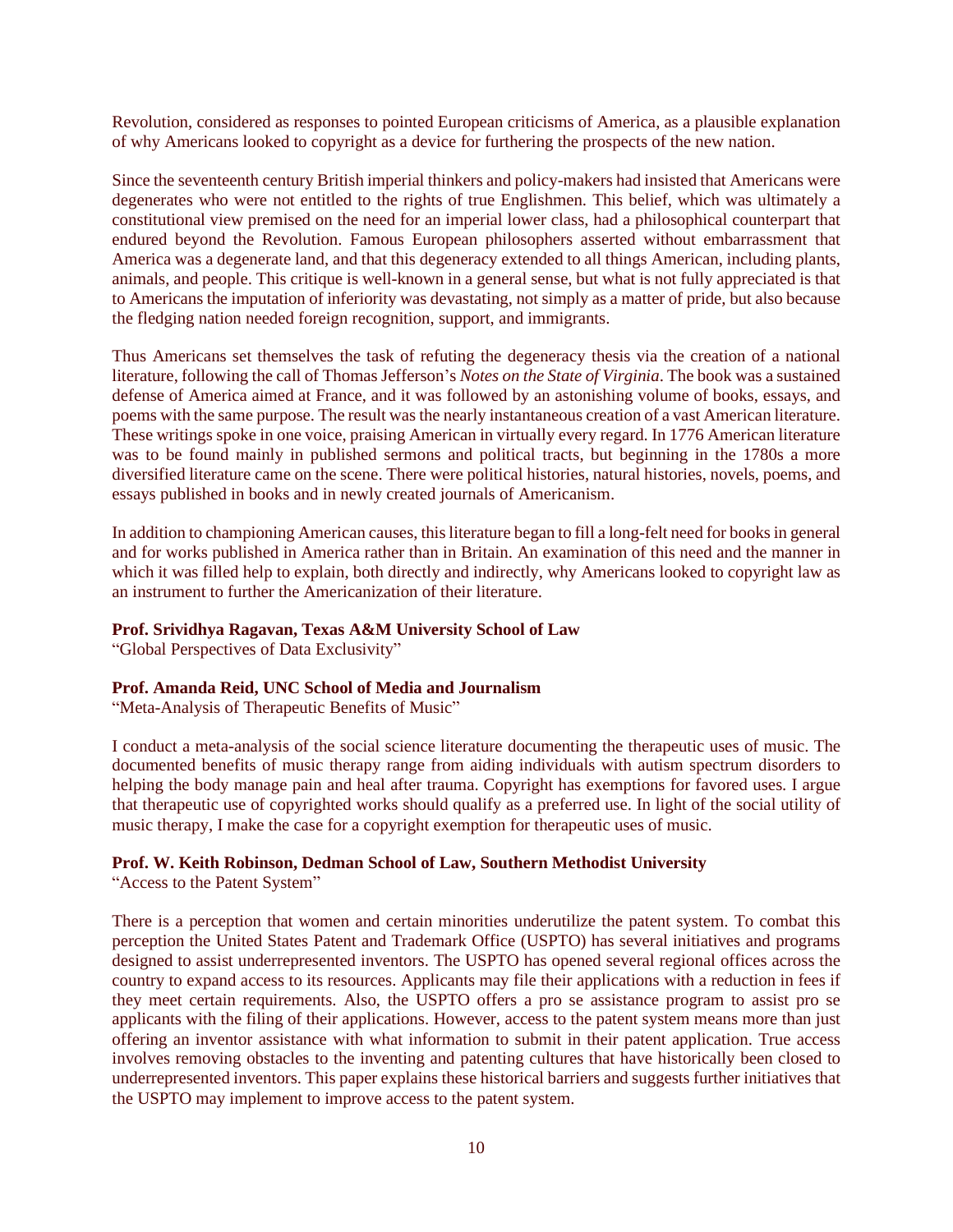#### **Prof. Zvi S. Rosen, George Washington University Law School**

"Examining Copyright"

Various parts of the federal government have been engaging in substantive pre-registration examination of copyrights, and refusing to register material for copyright, for at least 170 years, from District Court Clerks in the 1850s to the U.S. Copyright Office today. However, this has not been subject to serious study before, and this piece will aim to change that. In particular, I will offer a history of copyright examination focused on the administrative development of the Copyright Office into a modern agency, anecdotal evidence of examination and rejection through history, and systematic statistics heretofore unavailable of applications and rejections from the 1950s through today, as well as limited statistics on rejection rationales at the dawn of the 20th century. Through this I will show that when we talk about copyright we are actually talking about several loosely connected types of creative works, which are in fact treated quite differently by the government entities which supervise their registration. I will also propose ways to make the examination process more efficient in light of the differences among types of works.

### **Prof. Elizabeth Rosenblatt, U.C. Davis School of Law**

"Intellectual Property and the Question of Who Creates"

Many scholars have observed a substantial connection between the specifics of intellectual property doctrines, on one hand, and the sorts of inventions, works, and marks that people create, on the other. It is well established that intellectual property law inherently favors the creation of inventions and works with predictably high market value, by providing creators exclusive access to those markets. I suggest, however, that intellectual property law influences not only what sorts of things get made, but also who makes those things, and who gains the sociocultural benefits of being identified as an inventor or creator. This project draws on social science, critical theory, and studies of intellectual property's "negative spaces" to explore how intellectual property law and rhetoric may influence who creates, and how different sorts of creators (as distinct from their creations) are discursively valued by intellectual property law. While (as a general matter) law carries enormous potential to protect the less-privileged, legal systems often tend to favor largescale players over individuals and small-scale players, rich over poor, majority over minority. The same can be said for intellectual property laws' systems of mediating spaces between communities' disparate norms surrounding innovation, creation, copying, and attribution.

# **Prof. Matthew Sipe, George Washington University Law School**

"Headaches and Handbags: A Dissipation Theory of Trademark Functionality"

A group of test subjects are randomly assigned one of two treatments for their frequent headaches: either generic or brand-name ibuprofen. Subjects taking the branded ibuprofen, Nurofen®, report markedly greater pain relief and fewer side effects than the generic group. The experiment is repeated with new subjects, but this time the Nurofen pills are swapped for Nurofen-labeled placebos. The result: even a sugar pill with a trademark outperforms the genuine, but unbranded, pharmaceutical.

The traditional story of trademark law is one of indirect effects on the underlying product, via reductions in search costs and stronger reputation enforcement. Direct effects are, in theory, prohibited by the doctrine of functionality; a cost-saving shape or longer-lasting material cannot be trademarked. But despite a century of jurisprudence, the precise boundaries of this doctrine have proved nearly impossible to define in practice—and courts appear willfully blind to demonstrable psychological, sociological, and economic evidence that challenges the traditional story.

The culprit is a series of false dichotomies on which judges and administrators have variously relied rather than building a workable, unifying standard for trademark eligibility. Trade dress is treated differently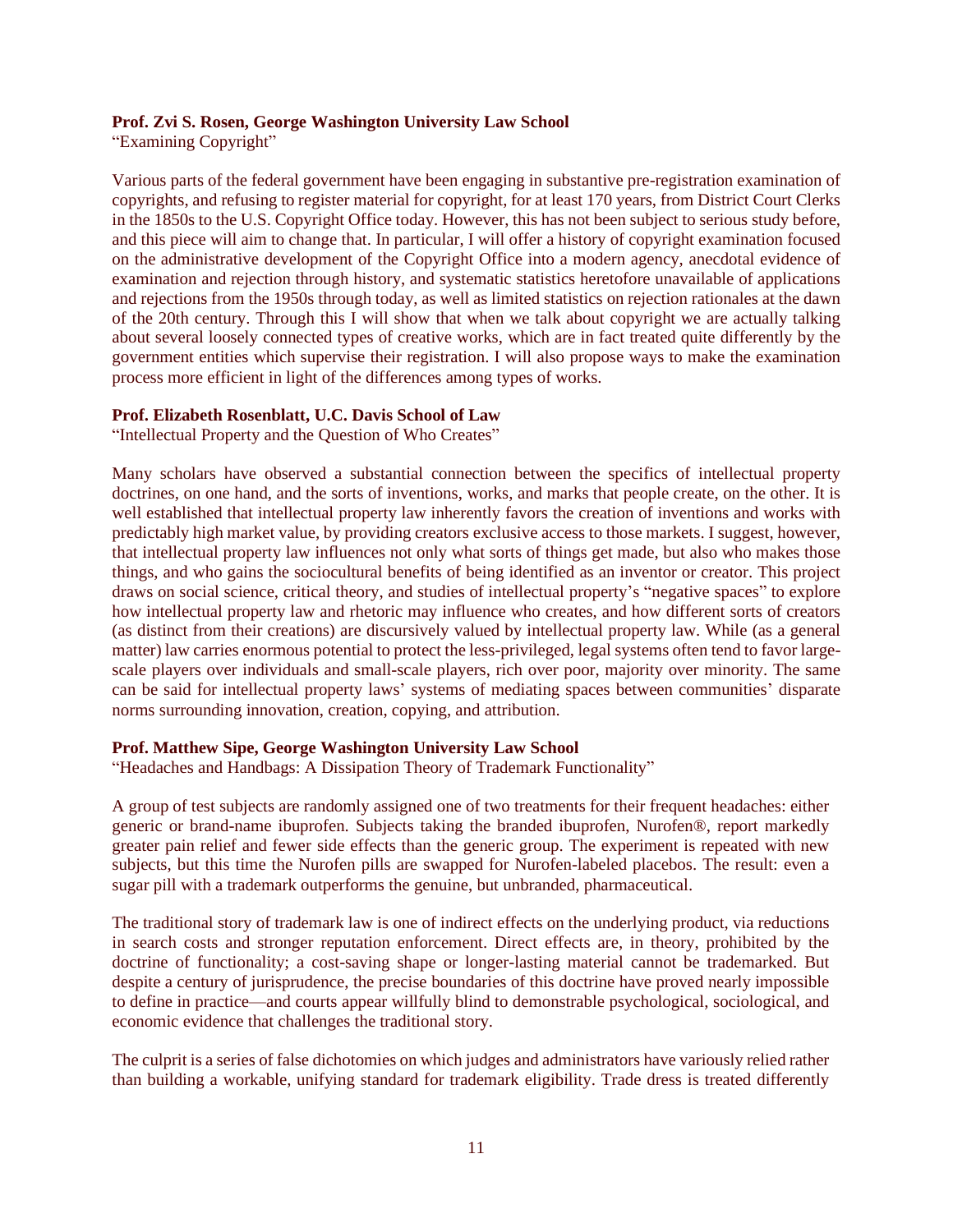than word and symbol marks. Aesthetic product features are distinguished from utilitarian ones. And effects on cost, quality, and use are conceptually separated from source-designating power.

This article suggests a novel approach to functionality, a unifying standard grounded in the traditional theories and core strengths of trademark law: protecting against welfare dissipation. The search-cost and quality-incentive enhancements associated with protecting trademarks have long been recognized; to allow unrestricted use of a given trademark would cause them to quickly dissipate. But from the placebo effect to status goods, there are a far greater variety of potentially dissipated enhancements than have been doctrinally recognized. Much as patent or copyright law seeks to incentivize creations that would not otherwise have been possible, the true test for trademark law lies in distinguishing between the enhancements that require protection in order to resist dissipation, and those that do not.

#### **Prof. Ned Snow, University of South Carolina School of Law**

"Against Protecting Harmful Creations of the Mind"

Should considerations of morality play a role in defining intellectual property rights? In answering this question, I posit that morality means principles that dictate what is beneficial or harmful to society. Under that definition, the three theories of intellectual property suggest that morality should play a role: the utilitarian theory is based on increasing the public good, which is an inherently moral end; the labor-desert theory is premised on a natural-law principle that property must be used for moral ends; and the personalityautonomy theory subjects the moral claim of an individual to her intellectual creation to the moral claims of those whose autonomy is inhibited by that creation. Nevertheless, even if in theory morality is relevant to defining intellectual property, what about in practice? Why should the government impose a morality barrier to the free flow of ideas? There are three reasons. First, some intellectual creations are harmful to society or inconsistent with the purposes of a specific intellectual-property regime. Second, government has a collective perspective in assessing an idea's value that laissez-faire market forces (which rely on individual assessments) may fail to realize. Third, the rule of law requires consistency in its treatment of unlawful conduct. Given these reasons, some considerations of morality should indeed be relevant in deciding whether to recognize intellectual-property rights. The boundaries for defining such considerations may be dictated by principles of speech law, which address government intervention in the creation and expression of ideas.

#### **Prof. V.K. Unni, Indian Institute of Management Calcutta (India)**

"Pharmaceutical Evergreening and 'Enhanced Efficacy' Under Indian Patent Law: Exploring the Scope for a Broader Interpretation"

Although pharmaceutical companies have tried to extend their monopoly through the practice of evergreening, this has led to a robust regulatory response in many countries including India. This paper explores whether the *Novartis* decision of the Indian Supreme Court, which instructs patent offices to follow a narrow interpretation of Section 3(d) of the Patents Act, is good for India in the long run. When Section 3(d) is given a narrow interpretation, it is eliminating potential improvements which can happen to a drug. These improvements can happen in many ways that can greatly augment the therapeutic efficacy of a medicine, such as increased shelf-life, increased heat stability and increased lipid solubility. A broader interpretation given to Section 3(d) might help some of the new Indian companies which are focused on the development of new molecules to safeguard their inventions.

## **Dr. Wang Runhua, Intellectual Property Fellow, Chicago-Kent College of Law**

"New Private Law? Intellectual Property 'Common-Law Precedents' in China"

China has established a dynamic legal system by using guiding cases to improve adjudicative consistency. The guiding cases are de facto binding as "common-law precedents" and the only binding cases in China.